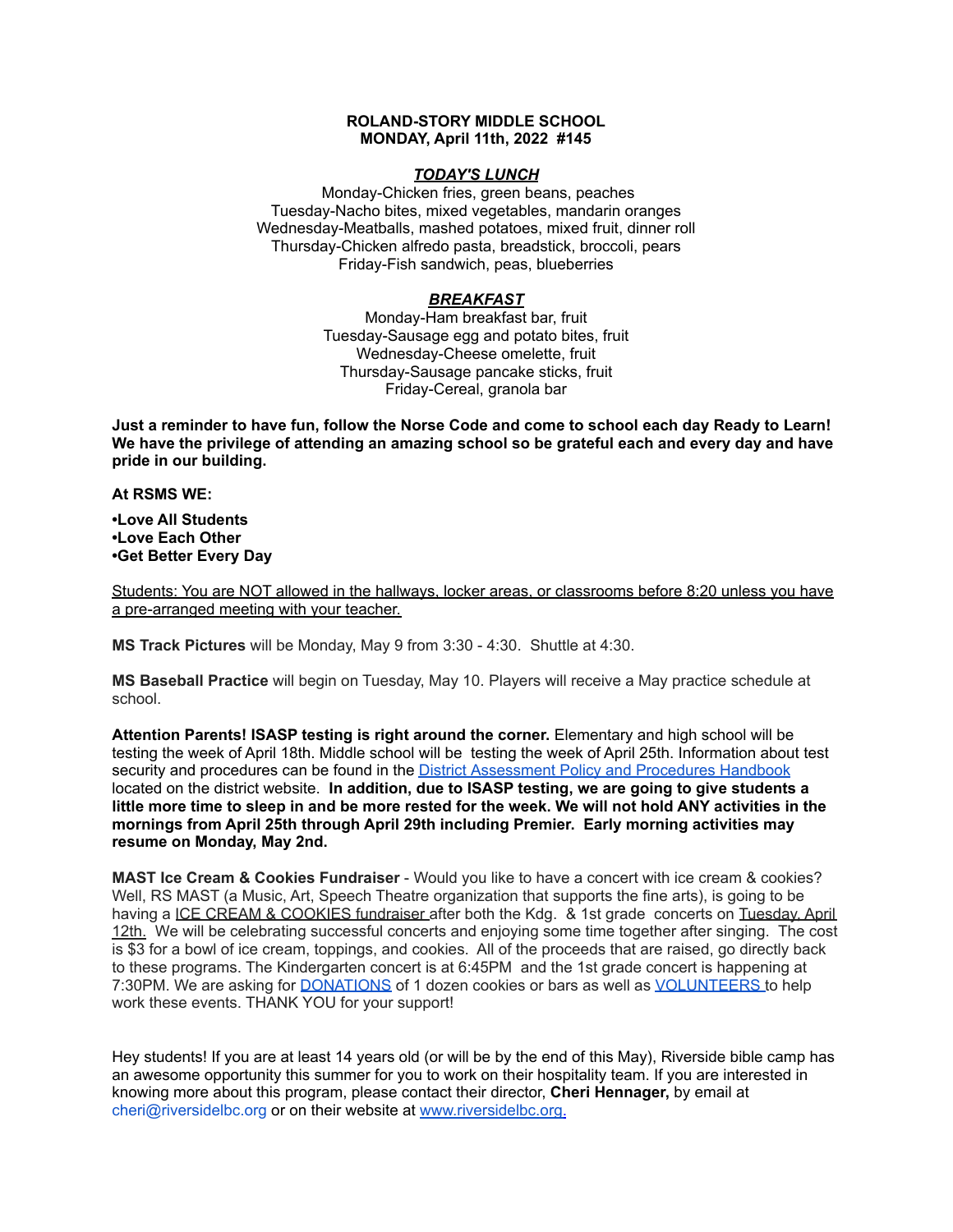**7 th and 8 th Grade Roland Rural Bus Room** please report to Mrs. Vinson's room at 3:30.

## **RSMS to offer "Skip the Trip" Iowa DOT instruction permit knowledge tests**

Do you have a student who is ready to take the operator knowledge test to get an Iowa instruction permit to drive? RSMS is now offering the test right here at school as part of the Iowa Department of Transportation's "Skip the Trip" program. In partnering with the Iowa DOT, RSMS can save families time, cost, and the hassle of making a trip to a driver's license service center for testing. Students will be able to take the web-based test in a more familiar environment that works to reduce test anxiety and increase success rates. Tests are overseen by trained school staff to assure the integrity of test results. To be eligible to take the remote knowledge test, your student must be age 14 or older and not currently hold an Iowa instruction permit. Students that have turned 14 prior to the testing date must sign up in the office and have permission given from their parent by either email or phone. Students will have the opportunity to test on the second Tuesday of each month. "Skip the Trip" allows students to take their initial test at school as the first step in getting your student to be a confident driver. Once a student has successfully passed the test, the student will receive an email verifying a successful test. The student brings a copy of the email to the driver's license service center along with the other required documentation that will prove their identity to be issued their instruction permit. Service center staff will verify passing test result emails with Iowa DOT records. Visit [www.iowadot.gov/mvd/realid/success.asp](http://www.iowadot.gov/mvd/realid/success.asp) to determine what documentation to bring with you to receive your student's permit. To prepare for a successful knowledge test, students should study the Iowa Driver's Manual and online practice test, both available at: <https://iowadot.gov/mvd/driverslicense/manuals-and-practice-tests>.

# **R-S MS PRACTICE / SHUTTLE SCHEDULE BOYS & GIRLS TRACK**

**APRIL 11 - APRIL 15**

**EARLY TRACK SHUTTLE @ 5:10 -- GIRLS LATE TRACK SHUTTLE @ 5:30 -- BOYS**

**APRIL 11 – MS TRACK IN STORY CITY 3:50 - 5:15 ONE SHUTTLE @ 5:30 Leaving from HS Track**

**MONDAY, APRIL 11 – @ HIGH SCHOOL TRACK ONE SHUTTLE @ 5:30 FROM HS TRACK BOYS TRACK** -- 3:30 - 5:15 **GIRLS TRACK -**- 3:30 - 5:15

**TUESDAY, APRIL 12 – NO SHUTTLE BOYS TRACK** -- @ Roland-Story @ 4:30 Dismiss @ 3:15 / Bus @ 3:25 (to SC) **GIRLS TRACK -**- @ Ballard @ 4:30 Dismiss @ 3:00 / Bus @ 3:10

**WEDNESDAY, APRIL 13 – Early Dismissal @ 1:15 / No Shuttle BOYS TRACK** -- No Practice **GIRLS TRACK -**- No Practice

#### **THURSDAY, APRIL 14**

**BOYS TRACK** -- 3:30 - 5:15 **GIRLS TRACK -**- 3:30 - 5:00

**FRIDAY, APRIL 15 – Early Dismissal @ 1:15 / No Shuttle BOYS TRACK** -- No Practice